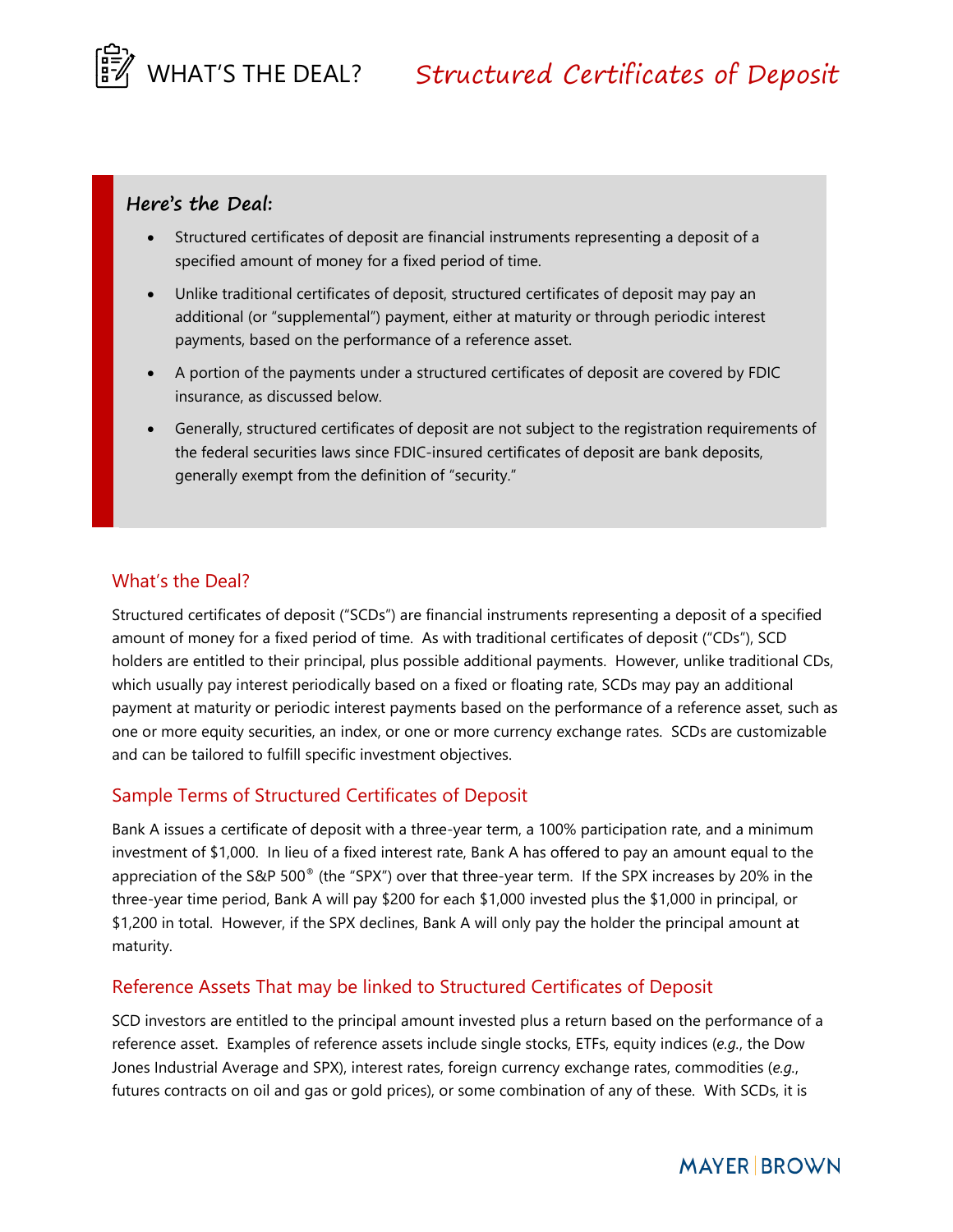possible to reference the performance of a broader range of reference assets compared to registered structured notes.

# Characteristics of Structured Certificates of Deposit

### **STRUCTURED CERTIFICATES OF DEPOSIT VS. TRADITIONAL CDs**

SCDs possess a number of characteristics that are distinct from traditional CDs.

First, unlike traditional CDs, SCDs do not generally pay a fixed or floating interest rate; instead, they generally pay an additional payment at maturity or periodic interest payments based on the performance of a reference asset.

Second, SCDs are customized instruments, which provide investors access to numerous investment strategies, as well as opportunities to gain upside exposure to a variety of markets and reference assets.

Third, SCDs may or may not bear interest, and may offer a comprehensive selection of payment calculations. For example, payments may be calculated using the percentage increase of the reference asset based on the starting level (determined on the pricing date) and the ending level (determined shortly before the maturity date), or may be calculated using the average of the levels of the reference asset, based on a series of observation dates throughout the term of the SCDs. In the alternative, the payments may be subject to a cap, or ceiling, representing a maximum appreciation in the level of the reference asset.

#### **STRUCTURED CERTIFICATES OF DEPOSIT AND WITHDRAWAL PRIOR TO MATURITY**

SCDs usually may not be withdrawn prior to maturity. However, depending on the terms of the particular SCD, an issuing bank may offer an "estate feature" (otherwise commonly known as a "death put" or a "survivor's option"). If the depositor of an SCD passes away (or, in some cases, becomes legally incapacitated), the estate or legal representative has the right, but not the obligation, to redeem the SCD for the full deposit amount before the maturity date, without being subject to any penalty provisions. The estate or representative may choose not to exercise the estate feature and instead hold the SCD to maturity. This term is often offered by an issuing bank as an extra purchase incentive; an investor need not worry that his or her descendants will end up holding a long-term instrument that they don't wish to sell at a discount to face value.

#### **PERFORMANCE OF A SCD COMPARED TO THAT OF A TRADITIONAL CERTIFICATE OF DEPOSIT**

SCDs may underperform traditional certificates of deposit. Unlike traditional CDs, which provide for a fixed rate of return, the rate of return for an SCD is contingent on the performance of the reference asset. There may be no assurance of any return, or payment, above the deposit amount. While an investor is guaranteed his or her principal amount, in the end, if the reference asset fails to perform well, the investor will still experience an "opportunity cost," compared to having invested in a traditional, interestpaying CD.

#### **PARTICIPATION RATE AND SCDs**

The "participation rate" is the exposure of a product to movements in the price or level of the reference asset. A participation rate of 100% would generate a return equal to any increase in the value of the reference asset. Conversely, if the participation rate is 80%, an investor will receive 80% of the increase in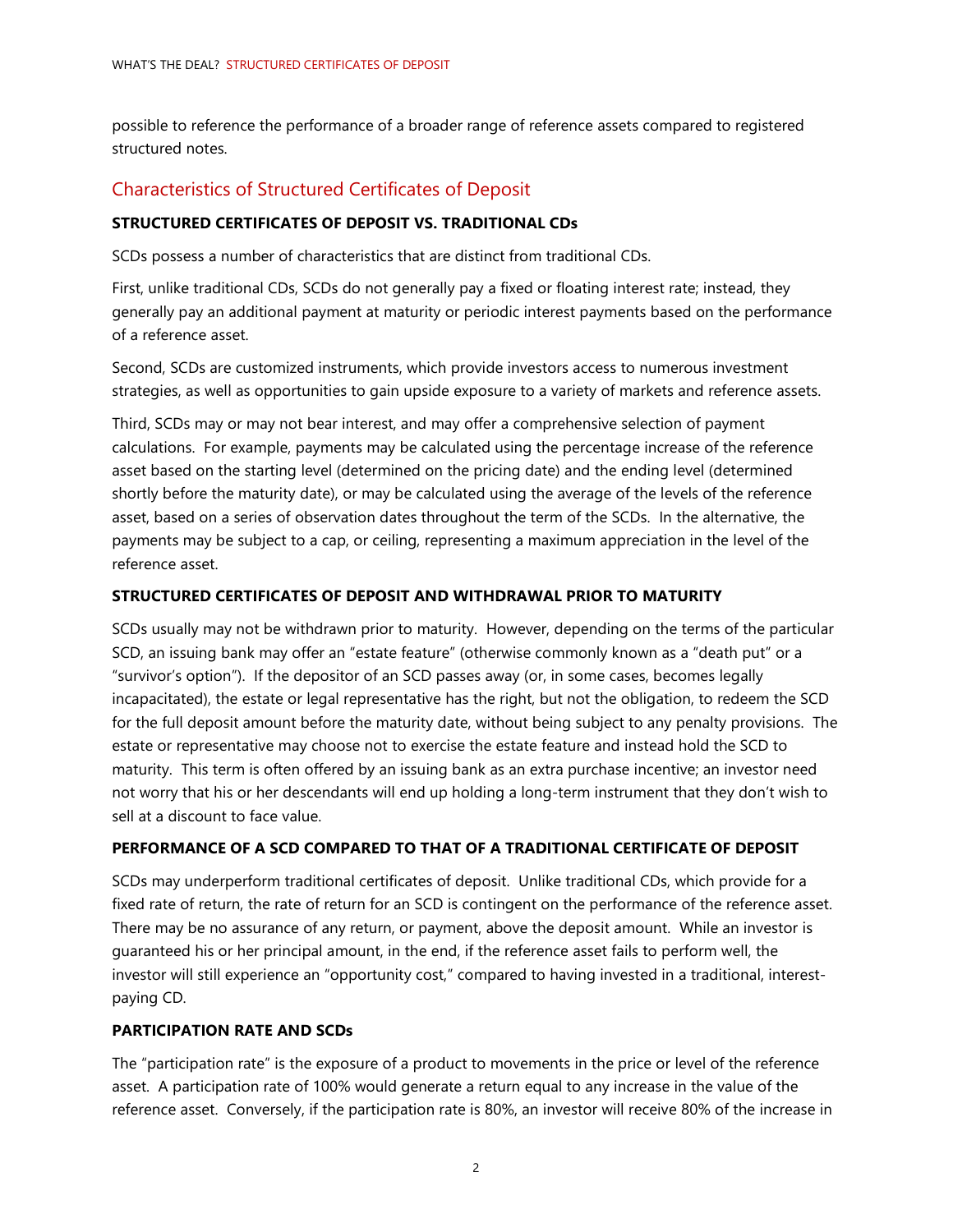the value of the reference asset. In such a case, the SCD will underperform the reference asset if the value of the reference asset increases.

#### **OTHER FEATURES THAT COULD LIMIT AN INVESTOR'S RETURN AT MATURITY**

Even if the reference asset performs well, depending on the terms of a SCD, the return on the investment may be limited by a predetermined return (a "cap") or some other term specific to a particular SCD. These types of features could cause the SCD to perform less well than the relevant reference asset. Further, because SCDs are insured by the Federal Deposit Insurance Corporation (the "FDIC"), the premiums and assessments paid by the bank issuer to the FDIC are usually passed on to the investor in the form of a lower participation rate or a lower maximum payment, as compared to non-FDIC-insured investments.

### **CALL FEATURES AND STRUCTURED CERTIFICATES OF DEPOSIT**

A "call feature" allows an issuing bank, at its discretion, to redeem a SCD at a call price on a specified call date or dates, prior to maturity. By agreeing to a specified call price, the investor effectively forgoes any possible returns that could be realized had the SCD not been called, or had the SCD been called on a later date. In addition, if a SCD is called, the investor may not be able to reinvest the proceeds in a similar instrument, since interest rates and the level of the reference asset may have changed since the SCD was initially purchased.

## Benefits Associated With Structured Certificates of Deposit

SCDs can be a relatively low-risk alternative to other investment vehicles because they guarantee payment of the deposit amount at maturity. Regardless of the performance of the reference asset, at maturity, a holder of FDIC-insured SCDs will still receive the original investment amount (even if the issuing bank is no longer solvent).

However, it is important to note that SCDs only benefit from principal protection if the investment is held to maturity.

# FDIC Insurance and Structured Certificates of Deposit

### **AMOUNT OF INVESTOR'S DEPOSIT INSURED BY THE FDIC**

FDIC insurance coverage applies to bank products that are classified as "deposits." Following the enactment of the Dodd-Frank Wall Street Reform and Consumer Protection Act, the FDIC now covers up to \$250,000 of an investor's deposits with the relevant bank. However, the determination of how the \$250,000 limit applies to different types of accounts can be complex.<sup>1</sup>

### **LIMITATIONS TO THE FDIC COVERAGE**

 $\overline{a}$ 

The guarantee by the FDIC is limited to the principal invested and any guaranteed interest rate, but does not extend to the amount of any "contingent" interest. For example, in the hypothetical scenario outlined above, if the issuing bank were to fail prior to maturity of the SCD, the FDIC insurance would only cover the \$1,000 investment, but not the \$200 of earnings based on the performance of the SPX. In addition, if an investor pays a purchase price for the SCDs that exceeds the par amount of the deposit, for example,

<sup>&</sup>lt;sup>1</sup> See the FDIC's website for examples: http://www.fdic.gov/deposit/deposits/.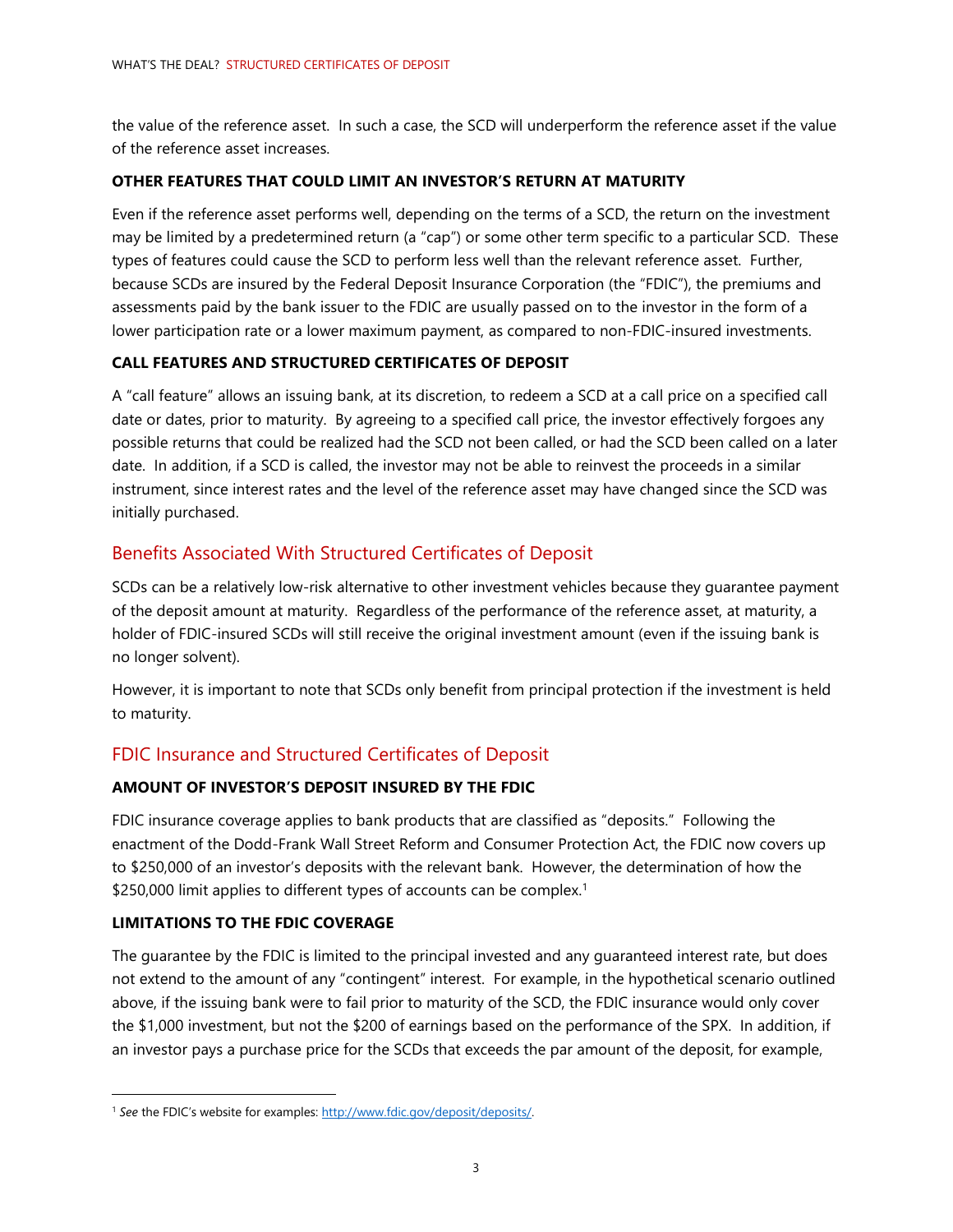paying \$1,005 for a \$1,000 SCD in the secondary market, the premium paid by the investor would not be covered by FDIC insurance.

Further, investors are still subject to the direct credit risk of the issuing bank for any dollar amount over the maximum applicable deposit insurance coverage. This would occur, for example, if the investor holds other deposits with the applicable bank that together exceed \$250,000.

# Other Banking Laws and Structured Certificates of Deposit

### **STRUCTURED CERTIFICATES OF DEPOSIT AND PRINCIPAL PROTECTION**

If a SCD is intended to be covered by FDIC insurance then it must be principal protected. FDIC insurance extends only to those bank products that are regarded as deposits. The FDIC has taken the position that an instrument must guarantee the repayment of principal in order to be treated as a deposit.

### **THE APPLICABILITY OF THE TRUTH-IN-SAVINGS ACT TO STRUCTURED CERTIFICATES OF DEPOSIT**

Federal Reserve Regulation DD (which implements the Truth-in-Savings Act) requires issuing banks to make certain disclosures with regard to deposit accounts "held by or offered to" consumers in order to enable consumers to make informed decisions about accounts such as SCDs. Section 1030.8 of Regulation DD ("Section 1030.8") prohibits an issuing bank from advertising its deposit accounts in any way that is inaccurate or misleading. The regulation contains a variety of specific disclosure rules with which issuers of CDs must comply. For instance, banks are prohibited from using the word "profit" in referring to interest payments, or using the words "free" or "no cost" if a maintenance or activity fee is imposed on the account. Banks are also obligated to comply with Section 1030.8's advertising rules regarding rates of return. For example, an issuing bank must state certain types of interest payments as an "annual percentage yield," and disclose any and all fees associated with the deposit, such as ladder rates on various CDs, as well as any penalty fees that may be imposed for early withdrawal.

Additionally, the Federal Trade Commission Act prohibits unfair or deceptive acts or practices, which applies to all aspects of a depositary institution's consumer products and services, including advertisements.

## Securities law Considerations for Structured Certificates of Deposit

## **STRUCTURED CERTIFICATES OF DEPOSIT AND THE REGISTRATION REQUIREMENTS OF THE FEDERAL SECURITIES LAWS**

SCDs are generally not subject to the registration requirements of the federal securities laws. Section 2(a)(1) of the Securities Act of 1933 (the "1933 Act") includes "certificates of deposit" in the definition of the term "security." However, under relevant federal judicial and regulatory proceedings, FDIC-insured certificates of deposit are generally exempt from the definition of "security" under the federal securities laws. The Supreme Court, in its analysis of CDs, found that since holders of CDs are guaranteed payment of principal by the FDIC, and a variety of other protections are provided to depositors under applicable banking laws, it was not necessary to provide to CD holders the added protections afforded under the federal securities laws.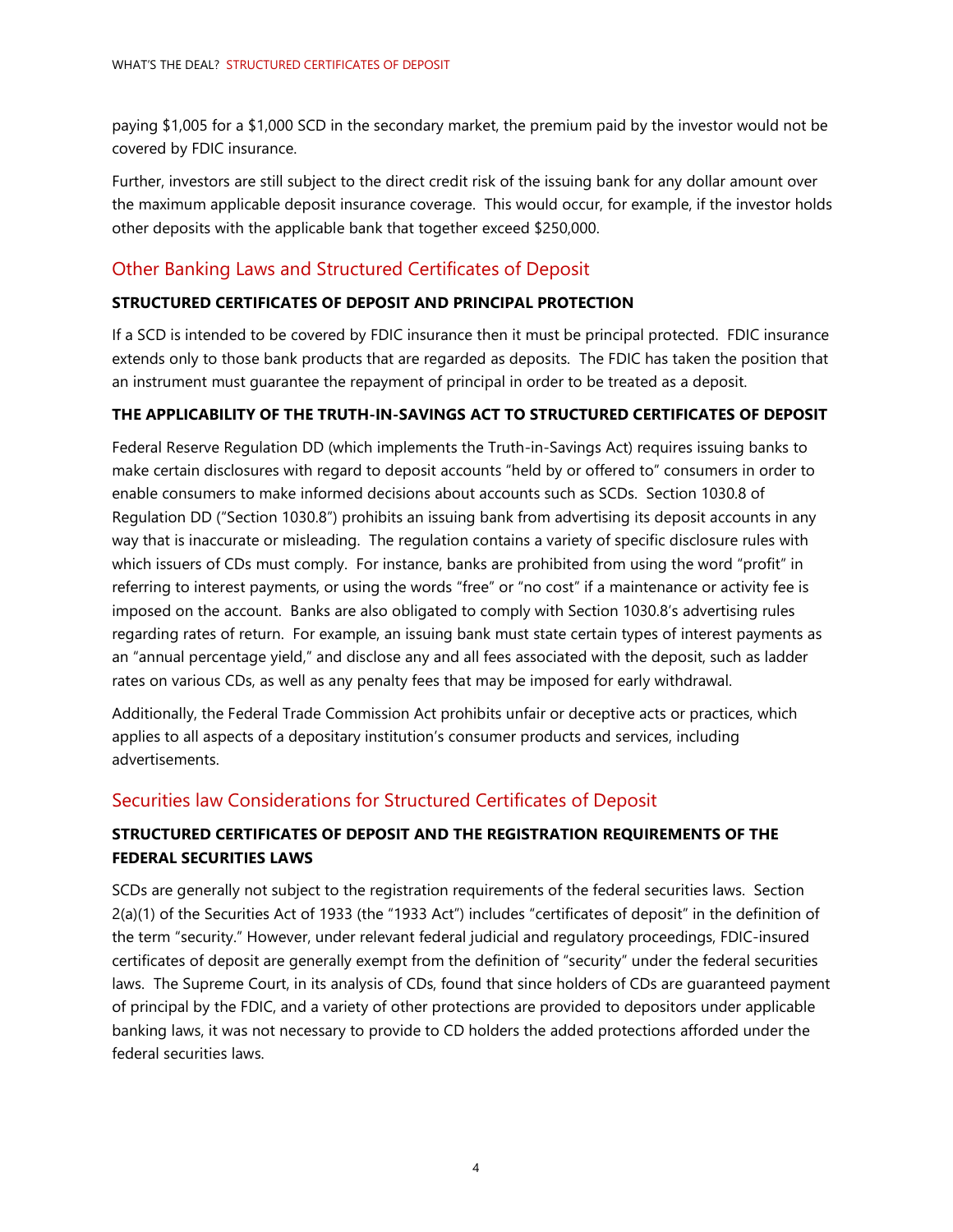## **CIRCUMSTANCES IN WHICH A SCD MAY BE DEEMED TO BE A SECURITY UNDER THE FEDERAL SECURITIES LAWS**

Typically, CDs, including SCDs, are not considered securities under the 1933 Act. However, there are limited instances where courts have been willing to characterize CDs as securities.

In Gary Plastics Packaging v. Merrill Lynch, Pierce, Fenner, & Smith Inc., 756 F.2d 230 (2d Cir. 1985), Merrill Lynch marketed insured certificates of deposit that it obtained from various banks. Merrill Lynch purportedly promised to maintain a secondary market to guarantee purchasers liquidity for their deposits, and represented to purchasers that it had reviewed the financial soundness of the issuing banks. Due to the fact that the broker's creation and maintenance of a secondary market was a critical part of its marketing efforts, and permitted investors to make a profit from these investments, the additional protection of the 1933 Act was deemed appropriate. In its analysis, the Second Circuit Court of Appeals analogized CDs to "investment contracts." An instrument is an "investment contract" if it evidences: (1) an investment; (2) in a common enterprise; (3) with a reasonable expectation of profits; and (4) to be derived from the entrepreneurial or managerial efforts of others. Due to the fact that the broker's creation and maintenance of a secondary market was a critical part of its marketing efforts, and permitted investors to profit from these investments, the additional protection of the 1933 Act was deemed appropriate.

As a result of this case, brokers who offer these products indicate that they may make a secondary market in them (and in fact many do), however, these issuances do not involve a commitment or an agreement on the part of any broker to do so.

### **FINRA RULES AND STRUCTURED CERTIFICATES OF DEPOSIT**

Since SCDs are generally not "securities", many Financial Industry Regulatory Authority, Inc. ("FINRA") rules not technically apply to sales of SCDs. Nevertheless, most broker-dealers apply a comparable degree of compliance procedures to SCDs as they do in the case of securities. Additionally, broker-dealers may still need to consider FINRA's requirements regarding investor suitability and retail communications in connection with SCDs.

### **STRUCTURED CERTIFICATES OF DEPOSIT AND OTHER REGISTRATION REQUIREMENTS**

Issuing banks that are engaged in the offer and sale of securities may still need to comply with the registration requirements of the Office of the Comptroller of the Currency (the "OCC"). The OCC's securities offering rules apply to U.S. national banks and federal branches and agencies of non-U.S. banks. The OCC's securities offering disclosure regulations provide that, absent an available exemption, no bank may offer or sell securities without meeting the registration requirements of 12 C.F.R. 16 ("Part 16"). Like the registration requirements under the Securities Act, Part 16 aims to provide the investing public with full disclosure of the material facts and circumstances regarding the offer and sale of securities by national banks. In fact, Part 16 incorporates by reference a variety of the definitions, registration, and prospectus delivery requirements of the 1933 Act, as well as the implementing rules of the Securities and Exchange Commission (the "SEC"), including the definition of "security." As a result, most FDIC-insured SCDs are exempt from registration under the OCC's rules, for the same reasons that result in their exemption from registration under the 1933 Act.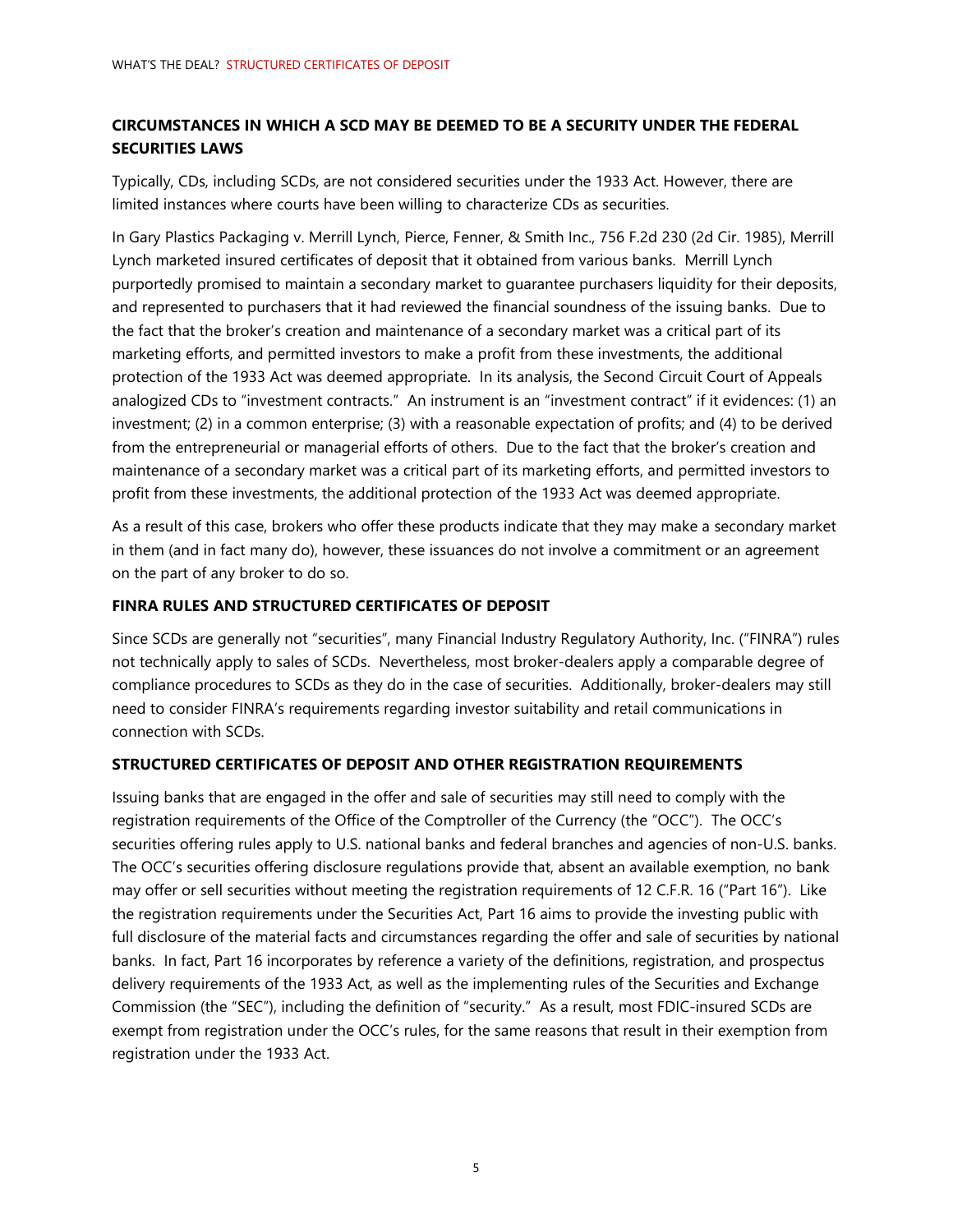### **APPLICABILITY OF "BLUE SKY LAWS" TO STRUCTURED CERTIFICATES OF DEPOSIT**

The registration requirements imposed by each state's Blue Sky laws do not apply to SCDs since they are usually not considered securities under federal securities laws. Further, under the National Securities Markets Improvement Act of 1996, federal law preempts the application of Blue Sky laws for certain categories of securities, known as "covered securities." Included in the definition of "covered securities" are certain securities exempt under Section 3(a) of the 1933 Act. These include any security issued or guaranteed by any bank. Because SCDs are issued by banks, even if they were securities, they would be "covered securities" and out of scope of the Blue Sky laws.

## Documentation for Structured Certificates of Deposit

### **DISCLOSURE REQUIREMENTS FOR ISSUING BANKS**

While SCDs are generally excluded from the registration requirements under the 1933 Act, they may not be excluded from certain disclosure requirements by self-regulatory organizations. For instance, in 2006, the New York Stock Exchange, or "NYSE," published Information Memo 06-12 addressing the disclosure and sale practices concerning SCDs. A key concern of the NYSE was the adequacy of the disclosure materials used in connection with the sale of SCDs and whether an investor would fully understand how these differ from conventional CDs. The NYSE required that its member organizations be able to identify the customer criteria that define the appropriate market for a particular SCD, and provide training to their registered representatives to assure that they can identify investors for whom the SCD may be suitable. From a disclosure standpoint, the NYSE required its member organizations to make appropriate disclosures to investors prior to, or at the time of, the sale. In addition, member organizations must clearly explain the risks associated with SCDs. Such risks include, but are not limited to, market risks, liquidity risks, tax implications, and any potential call features (if applicable).

The SEC has also indicated some of the concerns that it has had as to the disclosures made in connection with sales of SCDs. For example, the SEC added a page to its website, "Equity Linked CDs" (http://www.sec.gov/answers/equitylinkedcds.htm), which serves as a reminder to issuers and brokers of SCDs of certain key disclosure issues.

In addition, Federal Reserve Regulation DD (which implements the Truth in Savings Act) sets forth additional disclosure requirements.

## **STRUCTURED CERTIFICATES OF DEPOSIT DISCLOSURES AND DISCLOSURES USED IN MEDIUM-TERM NOTE PROGRAMS**

Mirroring the types of disclosures traditionally found in medium-term note programs offers issuing banks some advantages and allows them to accomplish a number of objectives. First, following the disclosures in medium-term note programs address potential concerns raised by the NYSE, FINRA, and Regulation DD. Second, the disclosures provide investors with the level and quality of information that regulators have traditionally deemed adequate for investors to make an investment decision. Last, since many issuing banks that offer SCDs also offer structured securities programs, providing similar types of documentation for SCDs offers investors familiar disclosures.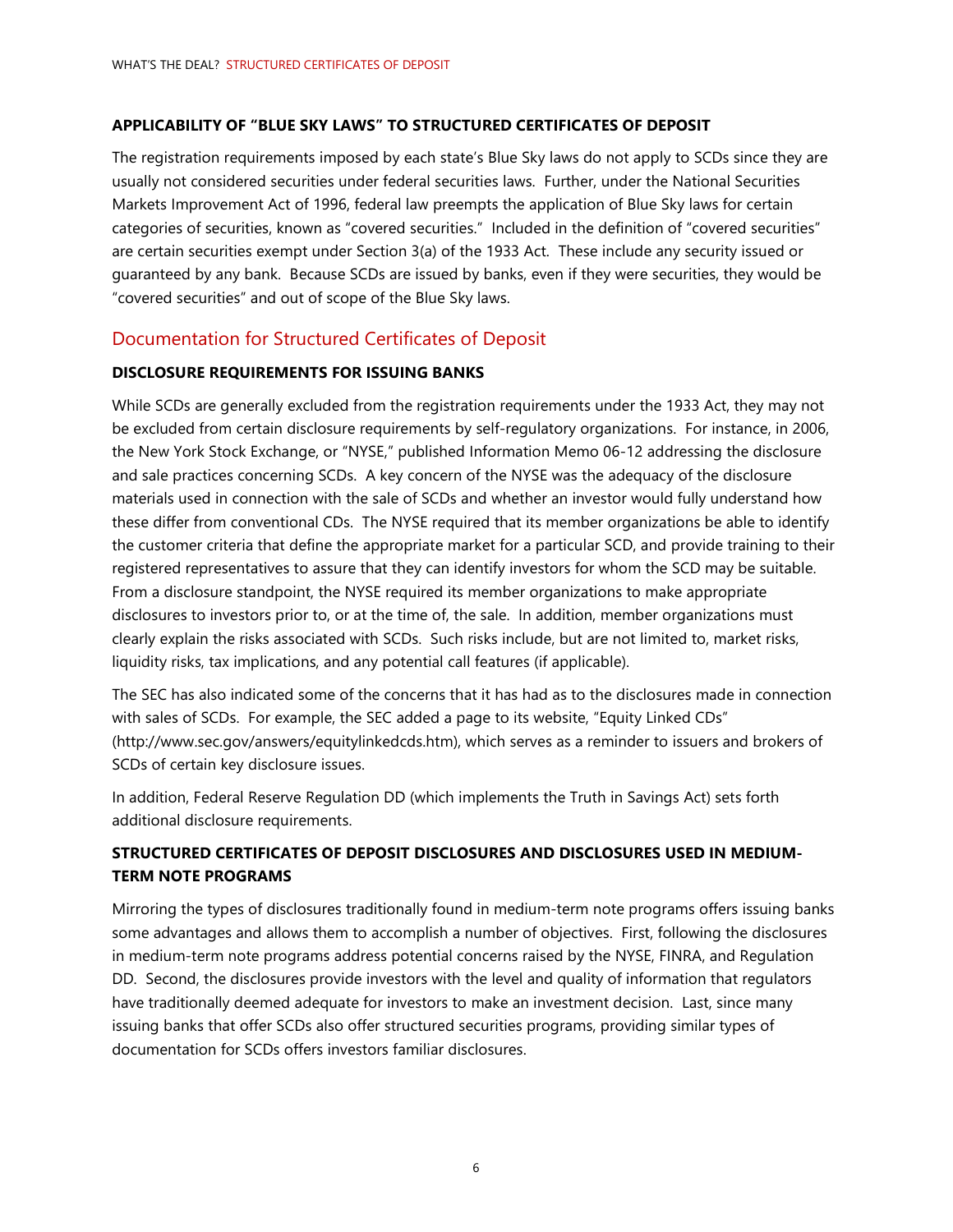## **OTHER OFFERING DOCUMENTATION USED IN A STRUCTURED CERTIFICATE OF DEPOSIT PROGRAM**

Many issuing banks market SCDs in a manner that is similar to the manner in which they market notes offered pursuant to their medium-term note programs. For the SCDs that are marketed by larger, more frequent issuers, the related documents that are prepared and distributed to investors are similar to those used in structured note offerings. For example, an issuer may provide SCD investors with a "pricing supplement," which sets forth the specific terms of a particular SCD (including the terms of the SCD, a comprehensive discussion of the economic terms of the offering, a discussion of the underlying asset, specific risk factors, fees, and expenses), a "product supplement," and a base disclosure statement.

## **TYPES OF DOCUMENTS AND AGREEMENTS USED TO ESTABLISH A STRUCTURED CERTIFICATE OF DEPOSIT PROGRAM**

Establishing a SCD program typically requires a variety of additional agreements and documents, including:

- A brokerage or purchase agreement between the issuing bank and the brokers that will market the SCDs.
- A paying agency agreement with a paying agent (if necessary).
- Forms of master certificates that represent the SCDs.
- Documentation providing for the clearance of the SCDs through the facilities of The Depository Trust Company.
- Agreements with hedging counterparties, in the event the issuing bank is engaged in hedging activities.

Many brokers will often on-sell SCDs to third-party broker-dealers, who in turn sell them to retail accounts. A CD-specific selling group agreement will typically be used to document the relationship between the brokers.

# Marketing of Structured Certificates of Deposit

## **THE MARKETING PROCESS FOR STRUCTURED CERTIFICATES OF DEPOSIT**

Issuing banks employ a similar marketing process for SCDs as they do in the offering of structured notes that are issued under a medium-term note program. Banks that are frequent issuers of SCDs will market SCDs with specific structures, linked to different reference assets. Further, as with medium-term notes, an issuing bank can tailor a SCD offering with characteristics that are unique to the market, in order to meet the needs of specific investors (also known as a "reverse inquiry").

### **STRUCTURED CERTIFICATES OF DEPOSIT AND HEDGING TRANSACTIONS**

The issuing bank or its affiliates may engage in hedging transactions. An issuing bank will typically hedge to offset its payment obligations at maturity. This hedge transaction is typically arranged by the investment bank that is acting as broker for the SCDs.